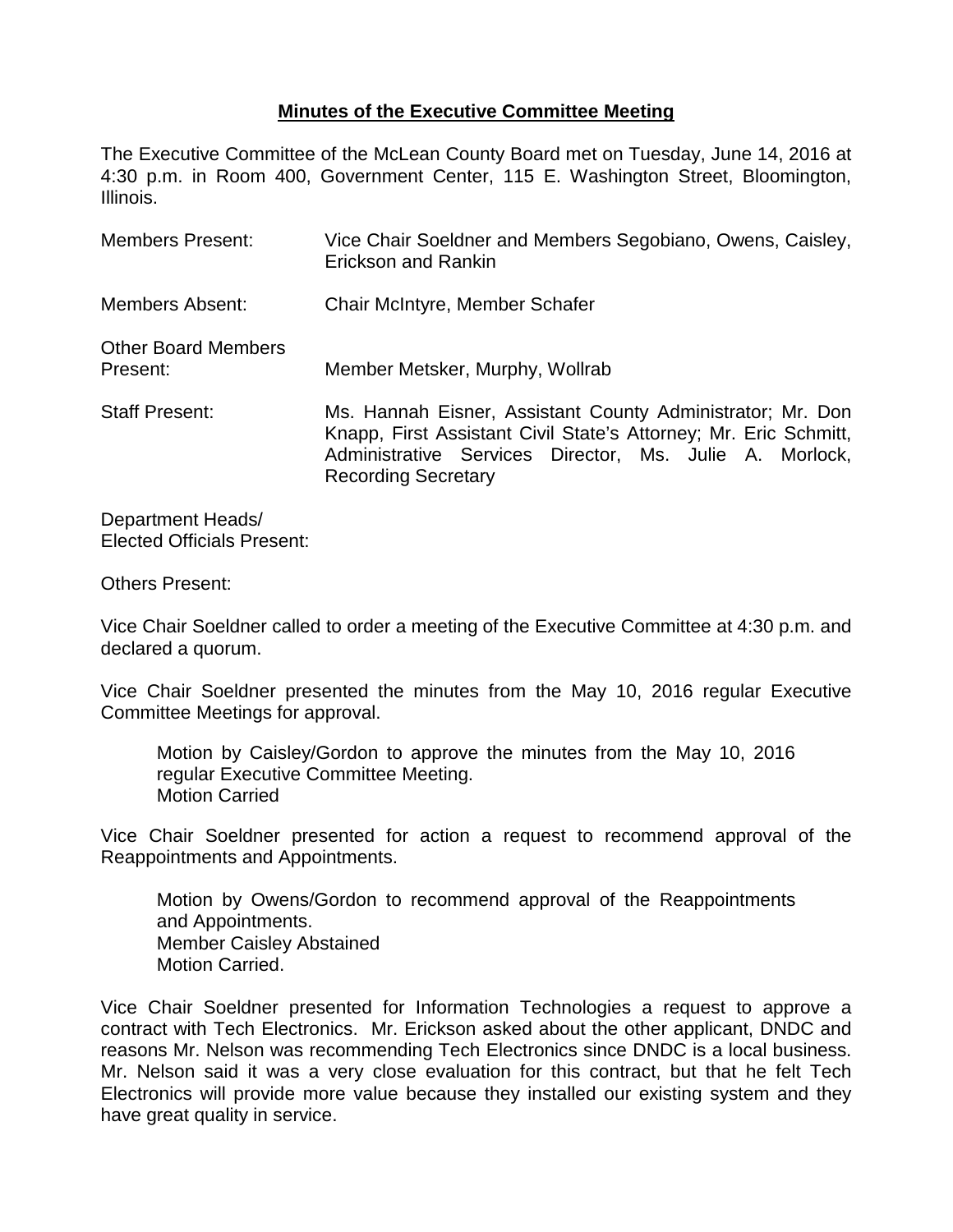Motion by Segobiano/Owens to recommend approval of a contract with Tech Electronics for Phone Services. Motion Carried.

Vice Chair Soeldner presented for the Information Technologies Department a request to approve the purchase of PC's under the Joint Purchasing Agreement with Dell.

Motion by Segobiano/Gordon to recommend approval of request to purchase PC's under the Joint Purchasing Agreement with Dell. Motion Carried.

Vice Chair Soeldner presented for the Information Technologies Department a request to approve an Emergency Appropriation Ordinance. Vice Chair Soeldner pointed out that there was a scrivener error in the Ordinance and the last whereas clause was changed to read Executive Committee instead of Justice Committee.

Motion by Segobiano/Owens to recommend approval of an Emergency Appropriation amending the McLean County Fiscal Year 2016 Combined Annual Appropriation and Budget Ordinance for Information Technologies and Building and Zoning – As Amended. Motion Carried.

Vice Chair Soeldner indicated there was nothing further to be presented to the Committee.

Vice Chair Soeldner indicated that Ms. Schafer was not here for the Health Committee and since there were no items for action he would move on to the Land Use and Development Committee.

Mr. George Gordon, Chair of the Land Use and Development Committee presented for action a request by the McLean County Regional Planning Commission to approve a Regional Planning Service Agreement for their fiscal year July 1, 2016 through June 30, 2017. Mr. Segobiano asked why it was split into two payments. Mr. Gordon indicated that he thought it was split to have one payment in one fiscal year and one payment in another fiscal year and he asked Administration for clarification. Ms. Eisner stated that she thought his statement was correct. Mr. Gordon indicated that he would see if he could find out any further information. Mr. Rankin asked if it was standard to enter into a contract when we had not budgeted for it. Ms. Eisner indicated that we have entered into multi-year contracts on other occasions. Mr. Rankin asked if this is how this contract has been handled in the past. Ms. Eisner confirmed this is how it has historically been handled.

Motion by Gordon/Caisley to recommend approval of a request by the McLean County Regional Planning Commission to approve a Regional Planning Service Agreement for their fiscal year July 1, 2016 through June 30, 2017. Motion Carried.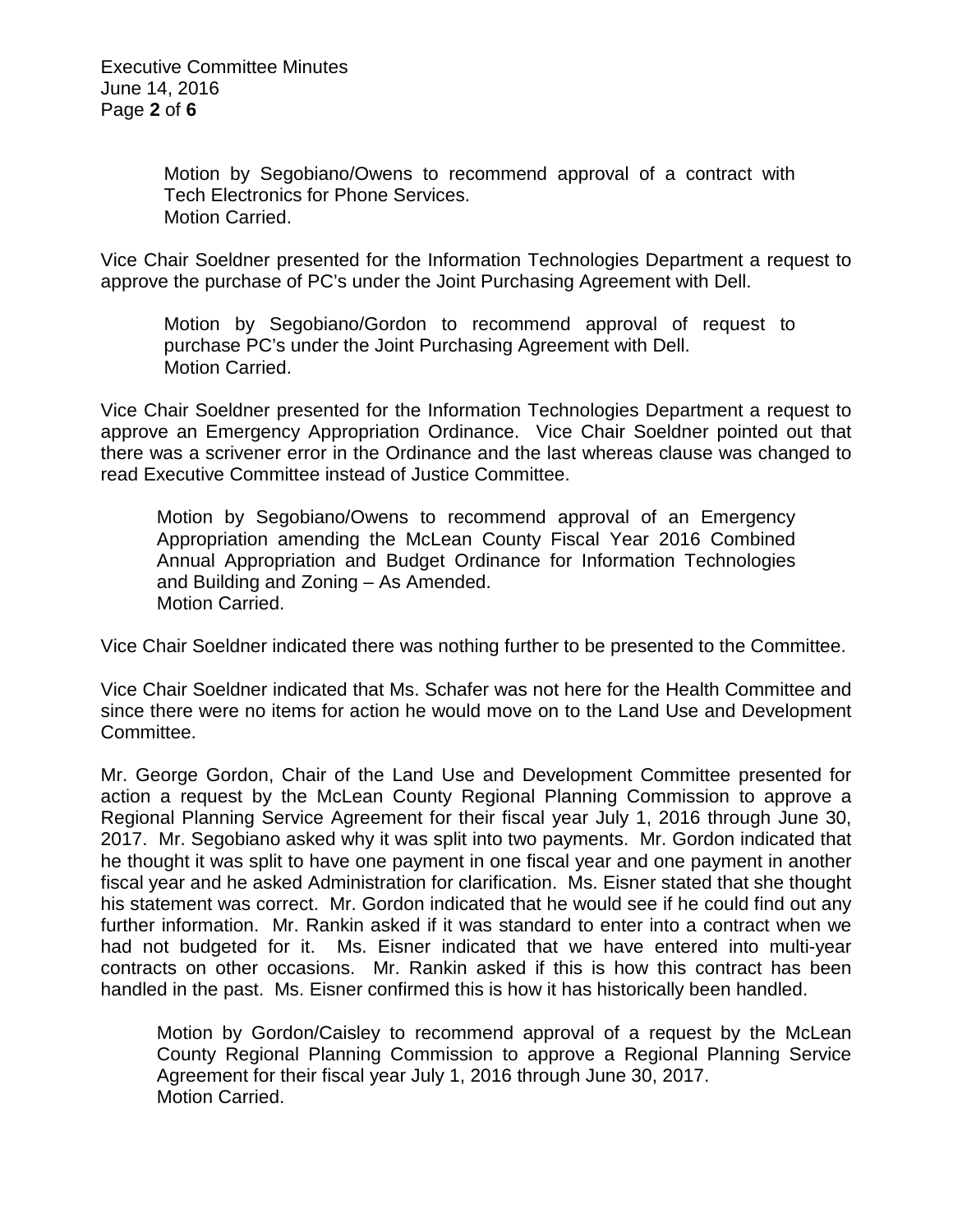Executive Committee Minutes June 14, 2016 Page **3** of **6**

Chair Gordon indicated the Land Use Committee did not have anything further to present to the Board. Vice Chair Soeldner asked if the Committee had any questions or Mr. Gordon, hearing nothing he thanked Mr. Gordon.

Mr. Jim Soeldner, Chair of the Transportation Committee indicated they had no items for action today and would have several items to be considered by the Board next week. Vice Chair Soeldner asked if there were any questions for the Transportation Committee; hearing none, he moved on to the Property Committee.

Mr. Paul Segobiano, Chair of the Property Committee indicated that he had nothing for action before the Committee. Vice Chair Soeldner asked the Committee if they had any questions for Mr. Segobiano, hearing none he thanked Mr. Segobiano.

Mr. William Caisley, Chair of the Justice Committee indicated that he had nothing for action before the Committee today. Vice Chair Soeldner asked the Committee if they had any questions for Mr. Caisley, hearing none, he thanked Mr. Caisley.

Mr. Owens, Chair of the Finance Committee presented for action a request to approve an Emergency Appropriation Ordinance Amending the McLean County Fiscal Year 2016 Combined Annual Appropriation and Budget Ordinance General Fund 0001, Animal Control Department 0032.

Motion by Owens/Segobiano to recommend approval of an Emergency Appropriation Ordinance Amending the McLean County Fiscal Year 2016 Combined Annual Appropriation and Budget Ordinance General Fund 0001, Animal Control Department 0032 Motion Carried

Chair Owens presented for action a request to approve an Emergency Appropriation Ordinance Amending the McLean County Fiscal Year 2016 Combined Annual Appropriation and Budget Ordinance for the County Clerk. Mr. Caisley stated that while he thought we should provide more election judges this might be an over-reaction to a problem that arose at the time of the primary election. Mr. Owens stated that the County Clerk had always said this was going to be an issue but Finance committee asked her to wait until after the primary to address this. He stated that because there were issues during the primary she brought this request before the Committee to try to address those issues. Mr. Owens went on to state the he felt she presented a worst case scenario with this request and that she had indicated that if she could find ways to save money she would. Mr. Segobiano said he applauded the Finance Committee for providing the funds the Clerk needed. He stated that all citizens have earned the right to vote and we should not say we are treating students differently or accommodating them. Mr. Erickson said they are being accommodated, but this amendment also included money for other precincts in McLean County. He said we can only accommodate them to a certain extent because we cannot guarantee they won't have to wait at all. Mr. Gordon said in precincts that not all voters in precincts 8 and 30 are students and this is a step in the right direction to accommodate all voters in those precincts. Mr. Erickson said he understood students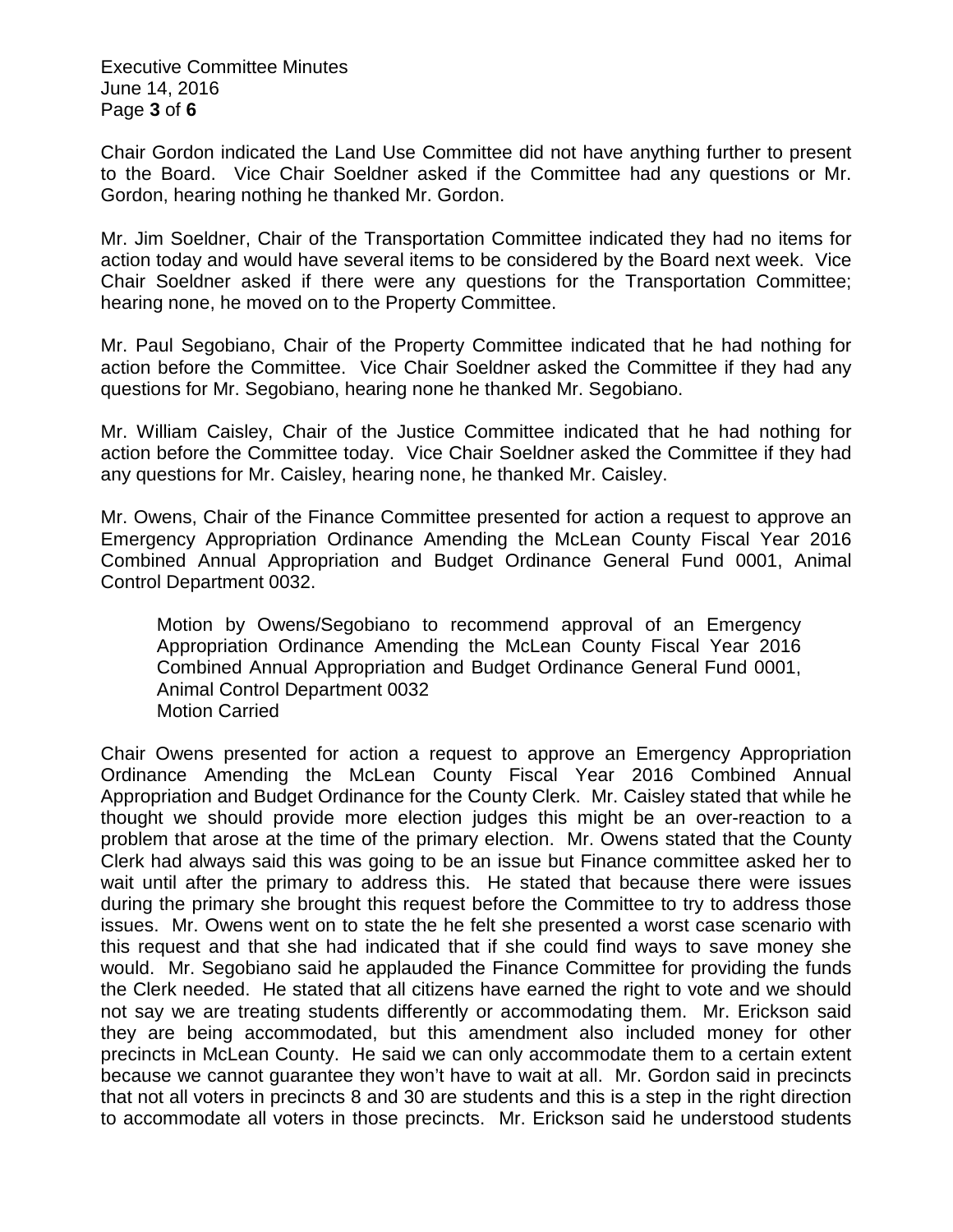Executive Committee Minutes June 14, 2016 Page **4** of **6**

are voters, but the impetus to do this was not the other voters, it was the students, so you can't leave that out of the equation. He said that the Finance Committee had two or three meetings where we heard their concerns, then factored those in to our decision. Mr. Owens stated that the County Clerk also indicated she will bring a report after all future elections to the Finance Committee on the positives and negatives that occur in each election and things they will do to try to correct those negatives. Mr. Rankin said that it should become the standard operating procedure for the County Clerk to report back after every election. Mr. Rankin stated there are things happening all the time that effect the Clerk's ability to discharge the duties of the office and provided examples of same day registration and the State of Illinois becoming an opt out state. Mr. Owens said there have been issues in the past with individuals who registered to vote at the DMV and he hoped the County and State will work together to eliminate any issues. Ms. Wollrab thanked the Finance Committee for putting through the additional funding. She stated that it looked like new judges seemed to be spread across the county to try to address issues. Mr. Segobiano called for the question. Vice Chair Soeldner asked if there was opposition to the call for the question. None was given.

Motion by Owens/Rankin to recommend approval of an Emergency Appropriation Ordinance Amending the McLean County Fiscal Year 2016 Combined Annual Appropriation and Budget Ordinance for the County Clerk. Motion Carried.

Chair Owens presented for action a request to approval of an Ordinance for Prevailing Rate of Public Works Wages for McLean County.

Motion by Owens/Gordon to recommend approval of an Ordinance for Prevailing Rate of Public Works Wages for McLean County. Motion Carried.

Chair Owens presented for action a request to approve a Resolution Amending the Funded Full-Time Equivalent Positions Resolution for 2016.

Motion by Owens/Rankin to recommend approval of a Resolution Amending the Funded Full-Time Equivalent Positions Resolution for 2016. Motion Carried.

Chair Owens indicated that they would have a few other items to be presented to the Board next week. Vice Chair Soeldner asked if the Committee had any questions for Chair Owens; hearing none, he thanked him.

Ms. Eisner presented the report on recent employment activities. Vice Chair Soeldner asked if there were any questions for Ms. Eisner. Hearing none; he thanked Ms. Eisner.

Vice Chair Soeldner asked if there as any other Business for the Committee. Mr. Rankin stated that he was concerned that the Members were not told why the Administrator, Chair and Chair of the Health Committee are not present at the meeting. Ms. Eisner stated that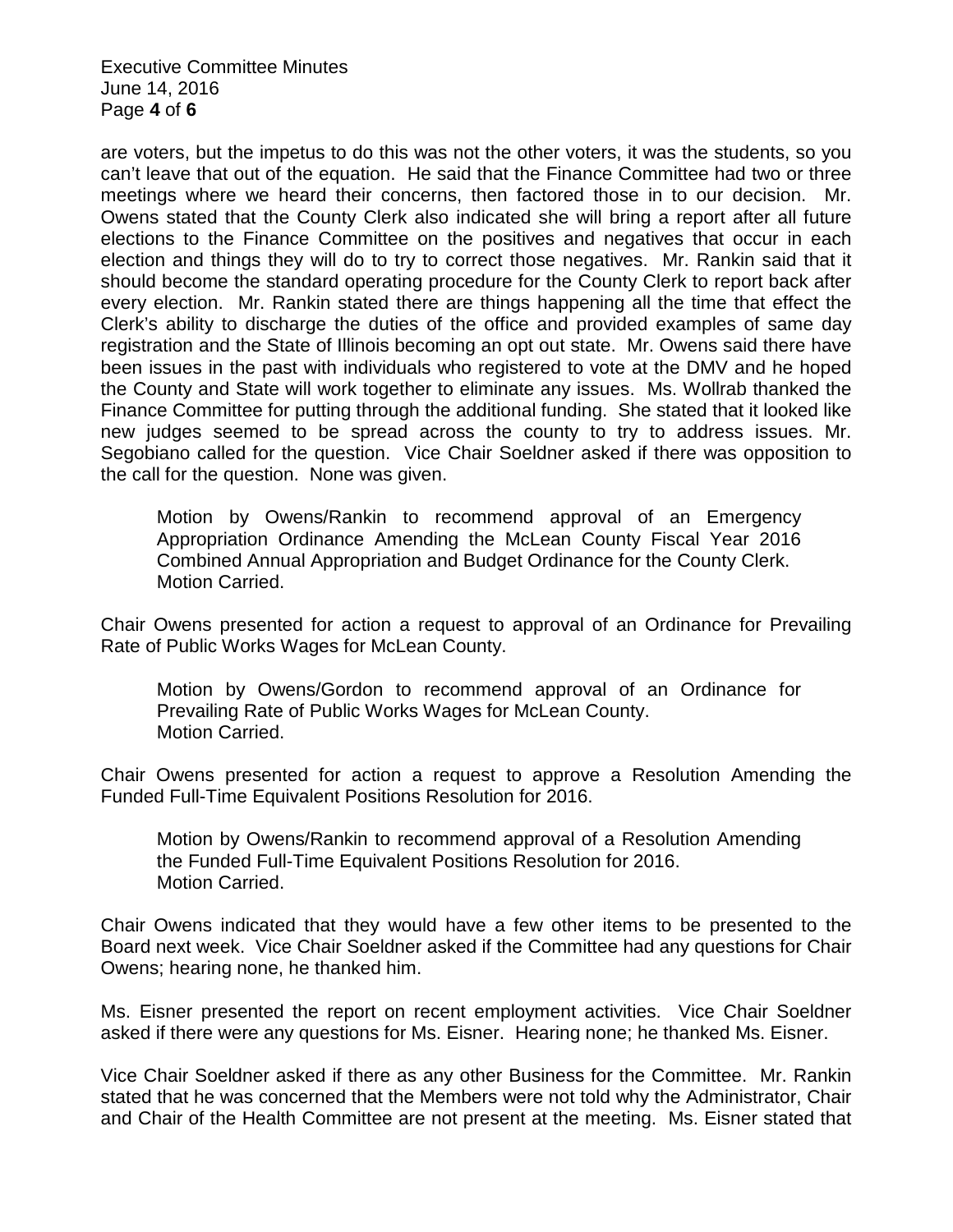Executive Committee Minutes June 14, 2016 Page **5** of **6**

they were attending meetings with representatives from various counties and states regarding mental health issues and the conveners of meeting had asked that they not be identified. Mr. Segobiano asked if there were limits on who was invited and asked who made those limits. Ms. Eisner confirmed there were limited groups invited and the convener made those limits. Mr. Segobiano indicated he was disappointed that they had not been informed about this prior to the meeting. Mr. Rankin indicated that he did not want to read about the meeting in the Pantagraph because it usually led to questions from his constituents that he could not answer. Ms. Eisner indicated that Administration is sensitive to that and they make efforts to advise members when we can. Ms. Eisner said she would pass along their comments. Mr. Caisley stated that sometimes there are reasons and that he felt they would be informed at the proper time. Mr. Erickson said he agreed with both Mr. Rankin and Mr. Caisley as there are times when you cannot discuss all that is going on, but it would appreciate getting a heads up before a meeting to know they would not be attending and a little information as to why. Mr. Owens asked that as soon as they could, they notify Board members about the meeting. Ms. Eisner mentioned they were in Washington, D.C. and they are trying to abide by the wishes of the conveners. Mr. Gordon stated that he did not feel he was being deliberately excluded from the flow of events just because he did not find out about something until it was time to be known. He stated he has enough faith in Chair McIntyre, Mr. Wasson and Member Schafer's judgement about sharing information when they can. Mr. Segobiano said that he trusts those individuals as well, but questions spending tax payer's dollars. Mr. Rankin said he did not feel they were there doing anything negative but it was common courtesy to keep Board members in the loop. Mr. Erickson said that a memo would have been appreciated and then brief the Board members before it appears in the paper. Ms. Eisner assured members this was an important meeting and that they had wanted to share something before but, again they are trying to honor the wishes of the convener.

Mr. Owens presented his letter of resignation and asked the Board to appoint Mr. Barnett to the position. Mr. Soeldner said that he would defer to Chair McIntyre on that decision and that he could make an announcement to the vacancy at the Board meeting.

Vice Chair Soeldner presented for approval transfer and bills as forwarded by the Auditor.

MCLEAN COUNTY BOARD COMMITTEE REPORT PAGE 1 OF 5

AS OF 6/1/2016 **EXPENDITURE SUMMARY BY FUND** 

**Executive Committee** 

**FUND** FUND TITLE 0001 **GENERAL FUND** 0136 **VETERANS ASSISTANCE COMM.** 0159 WASTE MANAGEMENT FUND

| PENDING TOTAL | <b>PREPAID TOTAL</b> | <b>FUND TOTAL</b> |
|---------------|----------------------|-------------------|
|               | \$111,884.70         | \$111,884.70      |
|               | \$4,463.41           | \$4,463.41        |
|               | \$8,570.66           | \$8,570.66        |
|               | \$124,918.77         | \$124,918.77      |

COMMITTEE CHAIRMAN